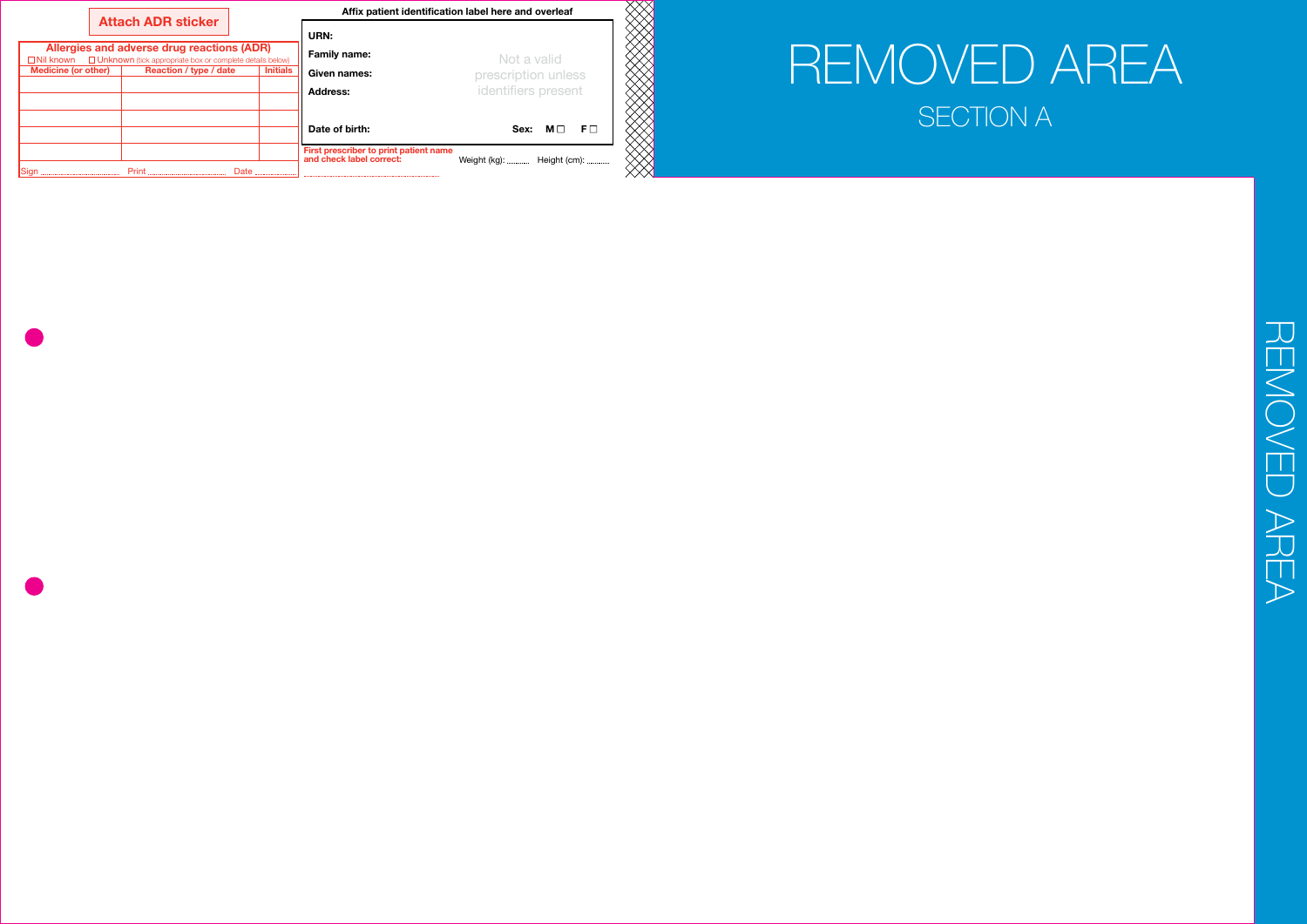|              |                                                   |       |                    |                          |             |                     | <b>Additional charts</b>         | Medication chart number ______                              |                     |                                   |                        |                          | .of                |                   |
|--------------|---------------------------------------------------|-------|--------------------|--------------------------|-------------|---------------------|----------------------------------|-------------------------------------------------------------|---------------------|-----------------------------------|------------------------|--------------------------|--------------------|-------------------|
|              |                                                   |       |                    |                          |             |                     | $\Box$ BGL/insulin               |                                                             | $\Box$ BGL/insulin  |                                   | $\Box$ Palliative care |                          |                    | $\Box$ Other      |
| Ward/unit:   |                                                   |       |                    |                          |             |                     | $\Box$ Acute pain                |                                                             | $\Box$ Chemotherapy |                                   | $\Box$ IV heparin      |                          |                    |                   |
|              |                                                   |       |                    |                          |             |                     |                                  | Once only and nurse initiated medicines and pre-medications |                     |                                   |                        |                          |                    |                   |
| Date         | Medicine                                          |       |                    | Route                    | <b>Dose</b> |                     | Date/time                        |                                                             |                     | Prescriber / Nurse Initiator (NI) | Given                  |                          | Time               | Pharmacy          |
| prescribed   | (use generic name) print                          |       |                    |                          |             |                     | of dose                          | Signature                                                   |                     | Print name                        | by                     |                          | given              |                   |
|              |                                                   |       |                    |                          |             |                     |                                  |                                                             |                     |                                   |                        |                          |                    |                   |
|              |                                                   |       |                    |                          |             |                     |                                  |                                                             |                     |                                   |                        |                          |                    |                   |
|              |                                                   |       |                    |                          |             |                     |                                  |                                                             |                     |                                   |                        |                          |                    |                   |
|              |                                                   |       |                    |                          |             |                     |                                  |                                                             |                     |                                   |                        |                          |                    |                   |
|              |                                                   |       |                    |                          |             |                     |                                  |                                                             |                     |                                   |                        |                          |                    |                   |
|              |                                                   |       |                    |                          |             |                     |                                  |                                                             |                     |                                   |                        |                          |                    |                   |
|              |                                                   |       |                    |                          |             |                     |                                  |                                                             |                     |                                   |                        |                          |                    |                   |
|              |                                                   |       |                    |                          |             |                     |                                  |                                                             |                     |                                   |                        |                          |                    |                   |
|              |                                                   |       |                    |                          |             |                     |                                  |                                                             |                     |                                   |                        |                          |                    |                   |
|              |                                                   |       |                    |                          |             |                     |                                  |                                                             |                     |                                   |                        |                          |                    |                   |
|              |                                                   |       |                    |                          |             |                     |                                  |                                                             |                     |                                   |                        |                          |                    |                   |
|              |                                                   |       |                    |                          |             |                     |                                  |                                                             |                     |                                   |                        |                          |                    |                   |
|              |                                                   |       |                    |                          |             |                     |                                  |                                                             |                     |                                   |                        |                          |                    |                   |
|              |                                                   |       |                    |                          |             |                     |                                  |                                                             |                     |                                   |                        |                          |                    |                   |
|              |                                                   |       |                    |                          |             |                     |                                  | Telephone orders (to be signed within 24 hours of order)    |                     |                                   |                        | Record of administration |                    |                   |
| Date<br>time | Medicine<br>(use generic name) print              | Route | <b>Dose</b>        | Frequency                |             | N <sub>1</sub>      | Check initials<br>N <sub>2</sub> | Prescriber<br>name                                          | Pres.<br>sign       | Date                              | Time /<br>given by     | Time /<br>given by       | Time /<br>given by | Time/<br>given by |
|              |                                                   |       |                    |                          |             |                     |                                  |                                                             |                     |                                   |                        |                          |                    |                   |
|              |                                                   |       |                    |                          |             |                     |                                  |                                                             |                     |                                   |                        |                          |                    |                   |
|              |                                                   |       |                    |                          |             |                     |                                  |                                                             |                     |                                   |                        |                          |                    |                   |
|              |                                                   |       |                    |                          |             |                     |                                  |                                                             |                     |                                   |                        |                          |                    |                   |
|              |                                                   |       |                    |                          |             |                     |                                  |                                                             |                     |                                   |                        |                          |                    |                   |
|              |                                                   |       |                    |                          |             |                     |                                  |                                                             |                     |                                   |                        |                          |                    |                   |
|              |                                                   |       |                    |                          |             |                     |                                  |                                                             |                     |                                   |                        |                          |                    |                   |
|              |                                                   |       |                    |                          |             |                     |                                  |                                                             |                     |                                   |                        |                          |                    |                   |
|              | Medicines taken prior to presentation to hospital |       |                    |                          |             |                     |                                  |                                                             |                     |                                   |                        |                          |                    |                   |
|              | (Prescribed, over the counter, complementary)     |       |                    |                          |             |                     |                                  |                                                             |                     |                                   |                        |                          |                    |                   |
|              | Medicine                                          |       | Dose and frequency |                          | Duration    |                     |                                  | Medicine                                                    |                     |                                   | Dose and frequency     |                          |                    | <b>Duration</b>   |
|              |                                                   |       |                    |                          |             |                     |                                  |                                                             |                     |                                   |                        |                          |                    |                   |
|              |                                                   |       |                    |                          |             |                     |                                  |                                                             |                     |                                   |                        |                          |                    |                   |
|              |                                                   |       |                    |                          |             |                     |                                  |                                                             | <b>ISSETTE</b>      |                                   |                        |                          |                    |                   |
|              |                                                   |       |                    | $\overline{\mathcal{L}}$ | $\Theta$    | $\overline{\Omega}$ |                                  |                                                             |                     |                                   |                        |                          |                    |                   |
|              |                                                   |       |                    |                          |             |                     |                                  |                                                             |                     |                                   |                        |                          |                    |                   |
|              |                                                   |       |                    |                          |             |                     |                                  |                                                             |                     |                                   |                        |                          |                    |                   |
|              |                                                   |       |                    |                          |             |                     |                                  |                                                             |                     |                                   |                        |                          |                    |                   |
| GP:          |                                                   |       |                    |                          |             |                     |                                  | <b>Community pharmacy:</b>                                  |                     |                                   |                        |                          |                    |                   |

Sign: Sign: Print: Print: Date: Medicines usually administered by:

© Commonwealth of Australia 2005 – As amended 2012

| URN:                |                     |
|---------------------|---------------------|
| <b>Family name:</b> | Not a valid         |
| Given names:        | prescription unless |
| Address:            | identifiers present |
|                     |                     |

|  | Date of bir |  |  |
|--|-------------|--|--|
|--|-------------|--|--|

**Date: Date: Contract between Sex: M** □ F □

### **First prescriber to print patient name**

| Date                 | Medicine (print generic name) |                 |                     | Date          |  |
|----------------------|-------------------------------|-----------------|---------------------|---------------|--|
| Route                | Hourly frequency<br>Dose      | <b>PRN</b>      | Max PRN dose/24 hrs | Time          |  |
| Indication           |                               | Pharmacy        |                     | Dose          |  |
| Prescriber signature |                               | Print your name | Contact             | Route<br>Sign |  |
| Date                 | Medicine (print generic name) |                 |                     | Date          |  |
| Route                | Hourly frequency<br>Dose      |                 | Max PRN dose/24 hrs |               |  |
|                      |                               | <b>PRN</b>      |                     | Time          |  |
| Indication           |                               | Pharmacy        |                     | Dose          |  |
|                      |                               |                 |                     | Route         |  |
| Prescriber signature |                               | Print your name | Contact             | Sign          |  |
| Date                 | Medicine (print generic name) |                 |                     | Date          |  |
| Route                | Hourly frequency<br>Dose      | <b>PRN</b>      | Max PRN dose/24 hrs | Time          |  |
| Indication           |                               | Pharmacy        |                     | Dose          |  |
|                      |                               |                 |                     | Route         |  |
| Prescriber signature | Print your name               |                 | Contact             | Sign          |  |
| Date                 | Medicine (print generic name) |                 |                     | Date          |  |
| Route                | Dose Hourly frequency         | <b>PRN</b>      | Max PRN dose/24 hrs | Time          |  |
| Indication           |                               | Pharmacy        |                     | Dose          |  |
|                      |                               |                 |                     | Route         |  |
| Prescriber signature |                               | Print your name | Contact             | Sign          |  |
| Date                 | Medicine (print generic name) |                 |                     | Date          |  |
| Route                | Hourly frequency<br>Dose      | <b>PRN</b>      | Max PRN dose/24 hrs | Time          |  |
| Indication           |                               | Pharmacy        |                     | Dose          |  |
|                      |                               |                 |                     | Route         |  |
| Prescriber signature |                               | Print your name | Contact             | Sign          |  |
| Date                 | Medicine (print generic name) |                 |                     | Date          |  |
| Route                | Hourly frequency<br>Dose      | <b>PRN</b>      | Max PRN dose/24 hrs | Time          |  |
| Indication           |                               | Pharmacy        |                     | Dose          |  |
| Prescriber signature |                               | Print your name | Contact             | Route<br>Sign |  |
| Date                 | Medicine (print generic name) |                 |                     |               |  |
|                      |                               |                 |                     | Date          |  |
| Route                | Hourly frequency<br>Dose      | <b>PRN</b>      | Max PRN dose/24 hrs | Time          |  |
| Indication           |                               | Pharmacy        |                     | Dose          |  |
| Prescriber signature |                               | Print your name | Contact             | Route         |  |
|                      |                               |                 |                     | Sign          |  |

|  |  |                 |            | <b>Attach ADR sticker</b>  |  |                                                                                                                                                                                                           |                     |                                                                                                                                                                                                                                     |
|--|--|-----------------|------------|----------------------------|--|-----------------------------------------------------------------------------------------------------------------------------------------------------------------------------------------------------------|---------------------|-------------------------------------------------------------------------------------------------------------------------------------------------------------------------------------------------------------------------------------|
|  |  |                 |            | See front page for details |  |                                                                                                                                                                                                           |                     |                                                                                                                                                                                                                                     |
|  |  |                 | <b>PRN</b> | <b>As required</b>         |  |                                                                                                                                                                                                           |                     |                                                                                                                                                                                                                                     |
|  |  |                 | medicines  |                            |  |                                                                                                                                                                                                           |                     |                                                                                                                                                                                                                                     |
|  |  | <b>Year: 20</b> |            |                            |  |                                                                                                                                                                                                           |                     |                                                                                                                                                                                                                                     |
|  |  |                 |            |                            |  |                                                                                                                                                                                                           | Yes / No            |                                                                                                                                                                                                                                     |
|  |  |                 |            |                            |  |                                                                                                                                                                                                           |                     |                                                                                                                                                                                                                                     |
|  |  |                 |            |                            |  |                                                                                                                                                                                                           |                     |                                                                                                                                                                                                                                     |
|  |  |                 |            |                            |  |                                                                                                                                                                                                           | Dispense?           |                                                                                                                                                                                                                                     |
|  |  |                 |            |                            |  |                                                                                                                                                                                                           | Yes / No            |                                                                                                                                                                                                                                     |
|  |  |                 |            |                            |  |                                                                                                                                                                                                           |                     |                                                                                                                                                                                                                                     |
|  |  |                 |            |                            |  |                                                                                                                                                                                                           |                     |                                                                                                                                                                                                                                     |
|  |  |                 |            |                            |  |                                                                                                                                                                                                           | Yes / No Dispense?  |                                                                                                                                                                                                                                     |
|  |  |                 |            |                            |  |                                                                                                                                                                                                           |                     | Date: <b>Examination Pharmacist:</b> Pharmacist: Date: Pate: Pate: Pate: Pate: Pate: Pate: Pate: Pate: Pate: Pate: Pate: Pate: Pate: Pate: Pate: Pate: Pate: Pate: Pate: Pate: Pate: Pate: Pate: Pate: Pate: Pate: Pate: Pate: Pate |
|  |  |                 |            |                            |  |                                                                                                                                                                                                           |                     |                                                                                                                                                                                                                                     |
|  |  |                 |            |                            |  |                                                                                                                                                                                                           |                     |                                                                                                                                                                                                                                     |
|  |  |                 |            |                            |  |                                                                                                                                                                                                           | Dispense?           |                                                                                                                                                                                                                                     |
|  |  |                 |            |                            |  |                                                                                                                                                                                                           | Yes / No            |                                                                                                                                                                                                                                     |
|  |  |                 |            |                            |  |                                                                                                                                                                                                           |                     |                                                                                                                                                                                                                                     |
|  |  |                 |            |                            |  |                                                                                                                                                                                                           | Duration: days Oty: |                                                                                                                                                                                                                                     |
|  |  |                 |            |                            |  |                                                                                                                                                                                                           | Yes / No Dispense?  |                                                                                                                                                                                                                                     |
|  |  |                 |            |                            |  |                                                                                                                                                                                                           |                     |                                                                                                                                                                                                                                     |
|  |  |                 |            |                            |  |                                                                                                                                                                                                           |                     |                                                                                                                                                                                                                                     |
|  |  |                 |            |                            |  |                                                                                                                                                                                                           |                     |                                                                                                                                                                                                                                     |
|  |  |                 |            |                            |  |                                                                                                                                                                                                           | Yes / No Dispense?  |                                                                                                                                                                                                                                     |
|  |  |                 |            |                            |  |                                                                                                                                                                                                           |                     |                                                                                                                                                                                                                                     |
|  |  |                 |            |                            |  |                                                                                                                                                                                                           |                     |                                                                                                                                                                                                                                     |
|  |  |                 |            |                            |  |                                                                                                                                                                                                           | Yes / No Dispense?  |                                                                                                                                                                                                                                     |
|  |  |                 |            |                            |  |                                                                                                                                                                                                           |                     |                                                                                                                                                                                                                                     |
|  |  |                 |            |                            |  | Continue on discharge? Yes / No   Continue on discharge? Yes / We   Continue on discharge? Yes / No   Continue on discharge? Yes / No   Continue on discharge? Yes / No   Continue on discharge? Yes / No |                     | Prescriber's signature: __________________________________Print your name: ________________________                                                                                                                                 |
|  |  |                 |            |                            |  |                                                                                                                                                                                                           |                     |                                                                                                                                                                                                                                     |
|  |  |                 |            |                            |  |                                                                                                                                                                                                           | Dispense?           |                                                                                                                                                                                                                                     |

DO

NOT WRITE I

N THIS BI

ē

NG MARGI

 $\mathsf{\underline{z}}$ 

### **Affix patient identification label here and overleaf**

## REMOVED AREA SECTION A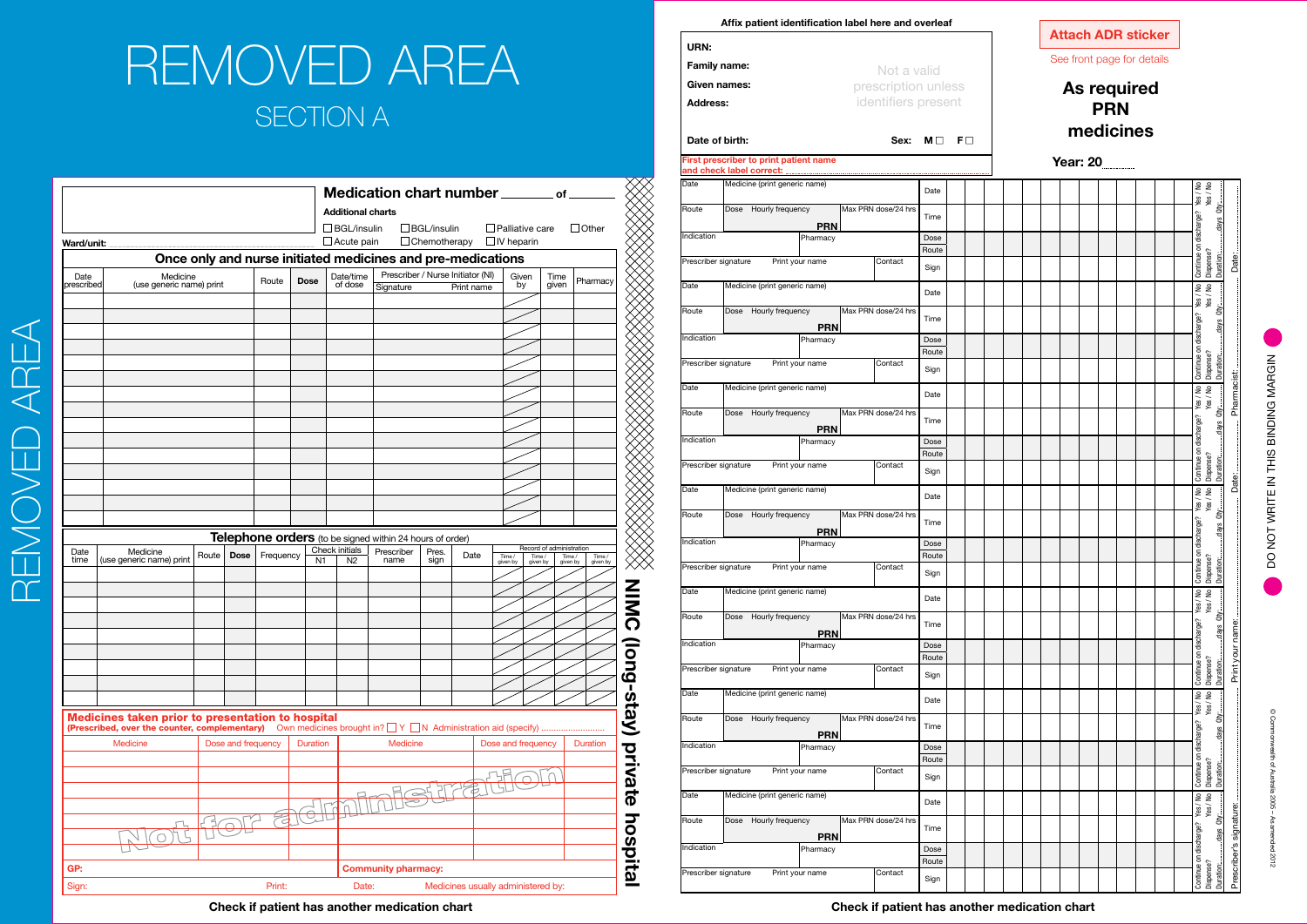### REMOVED AREA SECTION B

| <b>Pharmacy</b><br>prescription | <b>Dose</b><br>time<br>1600<br>4pm<br>Contact<br>Repeats                            | <b>PBS</b><br><b>RPBS</b><br>(v) Appropriate box<br>Prescriber signature<br>Quantity |                                                  | Brand of warfarin (circle)<br>Marevan / Coumadin<br>Prescriber No<br>Medicare Australia/DVA copy - valid<br>for use as PBS at: | 2 <sub>nd</sub><br>Warfarin<br><b>Target INR</b> | 1st<br>Date<br>Route<br>Print prescriber name<br>Indication                                                                    |
|---------------------------------|-------------------------------------------------------------------------------------|--------------------------------------------------------------------------------------|--------------------------------------------------|--------------------------------------------------------------------------------------------------------------------------------|--------------------------------------------------|--------------------------------------------------------------------------------------------------------------------------------|
| <b>Pharmacy</b><br>prescription | $\Box$ PBS<br>$\Box$ RPBS<br>(c) Appropriate box<br>Frequency<br>Contact<br>Repeats | Dose<br>Quantity                                                                     | 2nd<br>Route<br>Prescriber signature             | Tick if<br>slow<br>release<br>Prescriber No<br>Medicare Australia/DVA copy - valid<br>for use as PBS at:                       | Patient name                                     | Date<br>1st<br>Medicine (print generic name)<br>Brand substitution not permitted<br>Print prescriber name<br>Indication        |
| <b>Pharmacy</b><br>prescription | $\Box$ PBS<br><b>TRPBS</b><br>Appropriate box<br>Frequency<br>Contact<br>Repeats    | Dose<br>Quantity                                                                     | 2nd<br>Route<br>Prescriber signature             | Tick if<br>slow<br>release<br>Prescriber No<br>Medicare Australia/DVA copy - valid<br>for use as PBS at:                       | Patient name                                     | Date<br>1st<br>Medicine (print generic name)<br>$\Box$ Brand substitution not permitted<br>Print prescriber name<br>Indication |
| <b>Pharmacy</b><br>prescription | ⊿ PBS<br><b>I</b> RPBS<br>Appropriate box<br>Frequency<br>Contact<br>Repeats        | Dose<br>Quantity                                                                     | 2 <sub>nd</sub><br>Route<br>Prescriber signature | Tick if<br>slow<br>release<br>Prescriber No<br>Medicare Australia/DVA copy - valid<br>for use as PBS at:                       | Patient name                                     | Date<br>1st<br>Medicine (print generic name)<br>$\Box$ Brand substitution not permitted<br>Print prescriber name<br>Indication |
| <b>Pharmacy</b><br>prescription | $\Box$ PBS<br>$\Box$ RPBS<br>Appropriate box<br>Frequency<br>Contact<br>Repeats     | Dose<br>Quantity                                                                     | 2nd<br>Route<br>Prescriber signature             | Tick if<br>slow<br>release<br>Prescriber No<br>Medicare Australia/DVA copy - valid<br>for use as PBS at:                       | Patient name                                     | Date<br>1st<br>Medicine (print generic name)<br>Brand substitution not permitted<br>Print prescriber name<br>Indication        |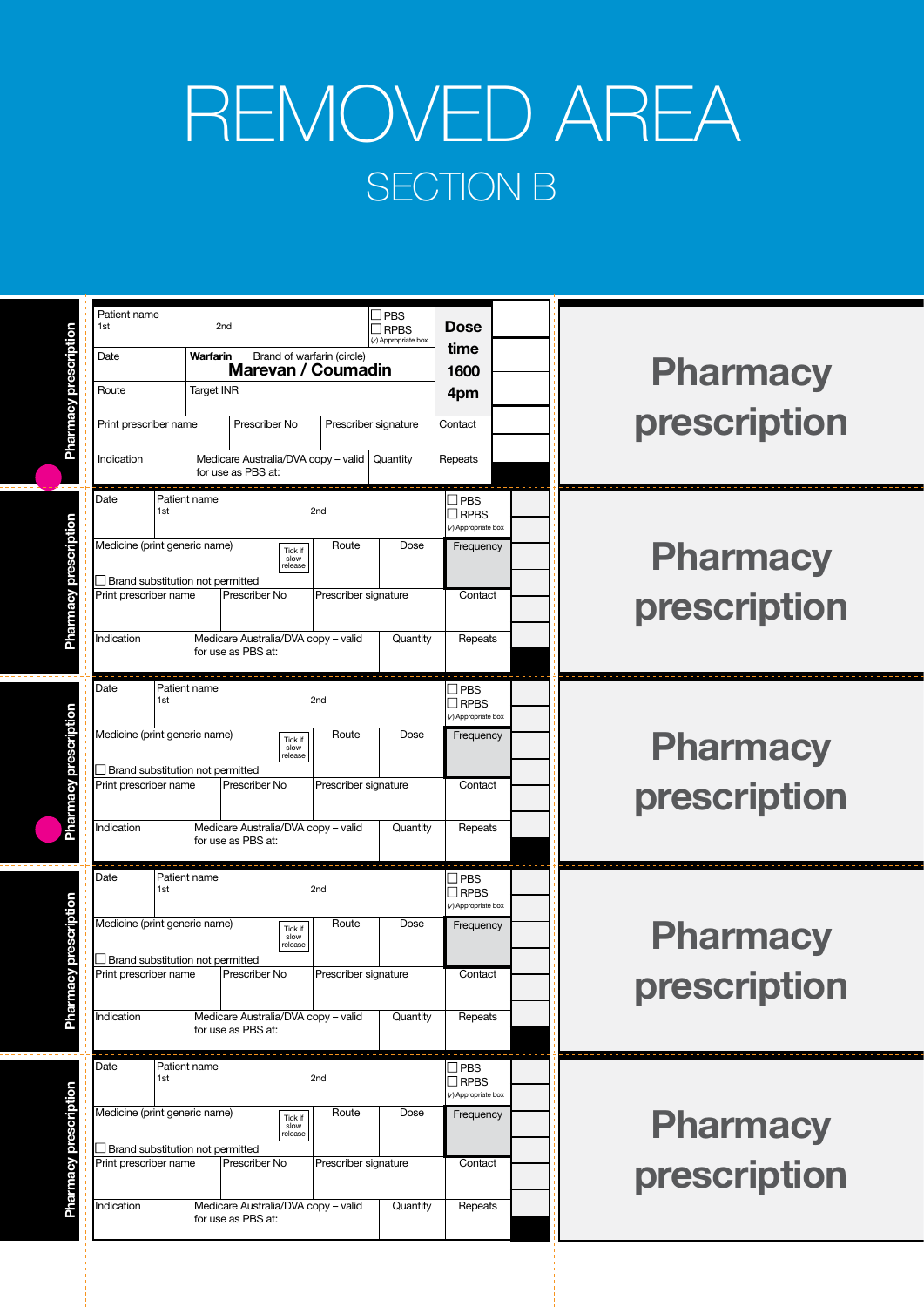### REMOVED AREA SECTION C

| <b>Pharmacy</b><br>prescription | <b>Dose</b><br>time<br>1600<br>4pm<br>Contact<br>Repeats                            | <b>RPBS</b><br>(v) Appropriate box<br>Prescriber signature<br>Quantity | Brand of warfarin (circle)<br>Marevan / Coumadin                                                                                                           | 2 <sub>nd</sub><br>Warfarin<br><b>Target INR</b><br>Prescriber No<br>Pharmacist/patient copy - valid for<br>use with PBS Repeat Authorisation | 1st<br>Date<br>Route<br>Print prescriber name<br>Indication                                                                    |
|---------------------------------|-------------------------------------------------------------------------------------|------------------------------------------------------------------------|------------------------------------------------------------------------------------------------------------------------------------------------------------|-----------------------------------------------------------------------------------------------------------------------------------------------|--------------------------------------------------------------------------------------------------------------------------------|
| <b>Pharmacy</b><br>prescription | $\Box$ PBS<br>$\Box$ RPBS<br>(c) Appropriate box<br>Frequency<br>Contact<br>Repeats | Dose<br>Quantity                                                       | 2nd<br>Route<br>Tick if<br>slow<br>release<br>Prescriber signature<br>use with PBS Repeat Authorisation                                                    | Patient name<br>Brand substitution not permitted<br>Prescriber No<br>Pharmacist/patient copy - valid for                                      | Date<br>1st<br>Medicine (print generic name)<br>Print prescriber name<br>Indication                                            |
| <b>Pharmacy</b><br>prescription | $\Box$ PBS<br>$\Box$ RPBS<br>Appropriate box<br>Frequency<br>Contact<br>Repeats     | Dose<br>Quantity                                                       | 2 <sub>nd</sub><br>Route<br>Tick if<br>slow<br>release<br>Prescriber signature<br>Pharmacist/patient copy - valid for<br>use with PBS Repeat Authorisation | Patient name<br>Prescriber No                                                                                                                 | Date<br>1st<br>Medicine (print generic name)<br>$\Box$ Brand substitution not permitted<br>Print prescriber name<br>Indication |
| <b>Pharmacy</b><br>prescription | ⊿ PBS<br><b>I</b> RPBS<br>Appropriate box<br>Frequency<br>Contact<br>Repeats        | Dose<br>Quantity                                                       | 2 <sub>nd</sub><br>Route<br>Tick if<br>slow<br>release<br>Prescriber signature<br>use with PBS Repeat Authorisation                                        | Patient name<br>Prescriber No<br>Pharmacist/patient copy - valid for                                                                          | Date<br>1st<br>Medicine (print generic name)<br>$\Box$ Brand substitution not permitted<br>Print prescriber name<br>Indication |
| <b>Pharmacy</b><br>prescription | $\Box$ PBS<br>$\Box$ RPBS<br>Appropriate box<br>Frequency<br>Contact<br>Repeats     | Dose<br>Quantity                                                       | 2 <sub>nd</sub><br>Route<br>Tick if<br>slow<br>release<br>Prescriber signature<br>use with PBS Repeat Authorisation                                        | Patient name<br>Brand substitution not permitted<br>Prescriber No<br>Pharmacist/patient copy - valid for                                      | Date<br>1st<br>Medicine (print generic name)<br>Print prescriber name<br>Indication                                            |